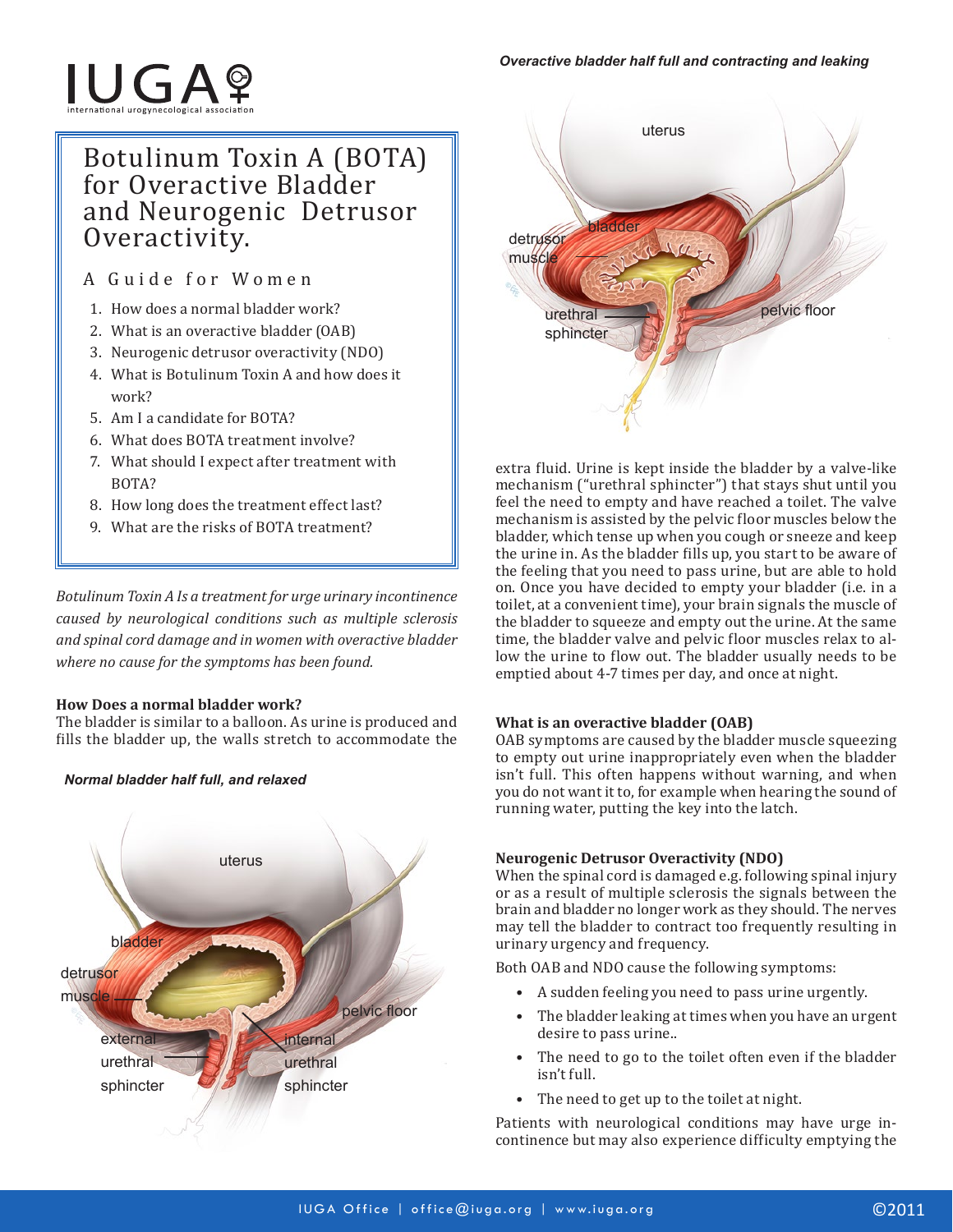bladder due to failure of the urethral sphincter muscle to relax and so release urine from the bladder.

#### **What is Botulinum Toxin A and how does it work?**

Many people have heard of Botox or Dysport for the treatment of frown lines; these are the drug company names for Botulinum Toxin Type A (BOTA). BOTA is protein extracted from bacteria, under controlled laboratory conditions, in much the same way as penicillin is produced from mold.

BOTA works for the bladder by relaxing the muscle of the bladder wall (the detrusor muscle) reducing urinary urgency and incontinence. Following treatment the toxins' effects last for several months after which, the muscles return to their normal strength (between 3 to 9 months, occasionally longer.)

#### **Am I a candidate for BOTA?**

You may be a candidate for BOTA treatment if you have an overactive bladder and have tried treatments such as physical therapy and medications without success or if you have Neurogenic Detrusor Overactivity. Prior to offering Botox, your doctor may perform investigations such as urodynamics to confirm your diagnosis and a urine test to check that you do not have a urinary tract infection.

BOTA is NOT effective for the treatment of another common type of urine leakage called stress incontinence (leakage with cough, sneeze, and exercise).

#### **Who should not have BOTA**

You should not receive Botox treatments if you have any of the following:

- Myasthenia gravis or Eaton-Lambert Syndrome
- An active or untreated bladder infection
- Pregnancy (effects on foetus are unknown)
- Known allergy to Botulinum Toxin A

#### **What does BOTA treatment involve?**

The treatment is very simple and is usually performed as a day stay procedure at a hospital or clinic.

BOTA injections can be performed under local, general or spinal injections and your doctor will discuss which option is the most suitable for you.

To put Botulinum Toxin A into the bladder your doctor will use a cystoscope. This is a fine tube with a camera on the end that is passed into the bladder that enables the doctor to see inside the bladder.

Through the cystoscope your doctor will inject tiny amounts of diluted Botulinum Toxin A in the bladder muscle. Typically, 10 to 30 injections sites are used. If the procedure is performed under local anaesthetic only, there may be a prickling sensation or minor discomfort during the procedure. It should not be painful. Following the treatment your bladder is emptied and you will be discharged home.

It is advisable to drink a little extra fluid for a couple of days to reduce the risk of urine infection; your doctor may also give you a dose or short course of antibiotics to take following treatment.



#### **What should I expect after treatment with BOTA?**

You may experience some stinging or burning while passing urine for the first few times following treatment. Your urine may also be a little blood stained. This is normal and will clear over 24-48 hours.

Botulinum Toxin A DOES NOT work immediately but over several days to 2 weeks, you should begin to experience relief of sudden urges to urinate, and a reduction in urine leakage or stop leaking altogether.

Your bladder should be able to hold more urine thus reducing the number of times you go to the bathroom.

If you are taking medications by mouth to relax the bladder, you should be able to wean yourself off of these once the Botox treatment begins to take effect, and your doctor will advise you about this. Associated with this relief in symptoms, you may also notice that it becomes more difficult to empty your bladder. This is because BOTA works by relaxing the muscle of the bladder, which can reduce its ability to contract and empty. If you are unable to empty your bladder completely your doctor or nurse will teach you clean intermittent self catheterization (CISC). This involves passing a tiny tube into the bladder up to 3 to 4 times a day to empty it. This is a simple and safe procedure. Don't worry, once the effect of the BOTA wears off your bladder function will return.

#### **How long does the treatment effect last?**

Eventually, the effect of the Botox will begin to wear off, and you may notice a gradual return of symptoms of frequent and urgent urination, as well as leakage episodes. As every situation is different, it is impossible to predict how long after your treatment this will happen; however, the treatment effect will commonly last 6 months to 9 months. For some women, a single treatment is all that is required; others need repeated treatments.